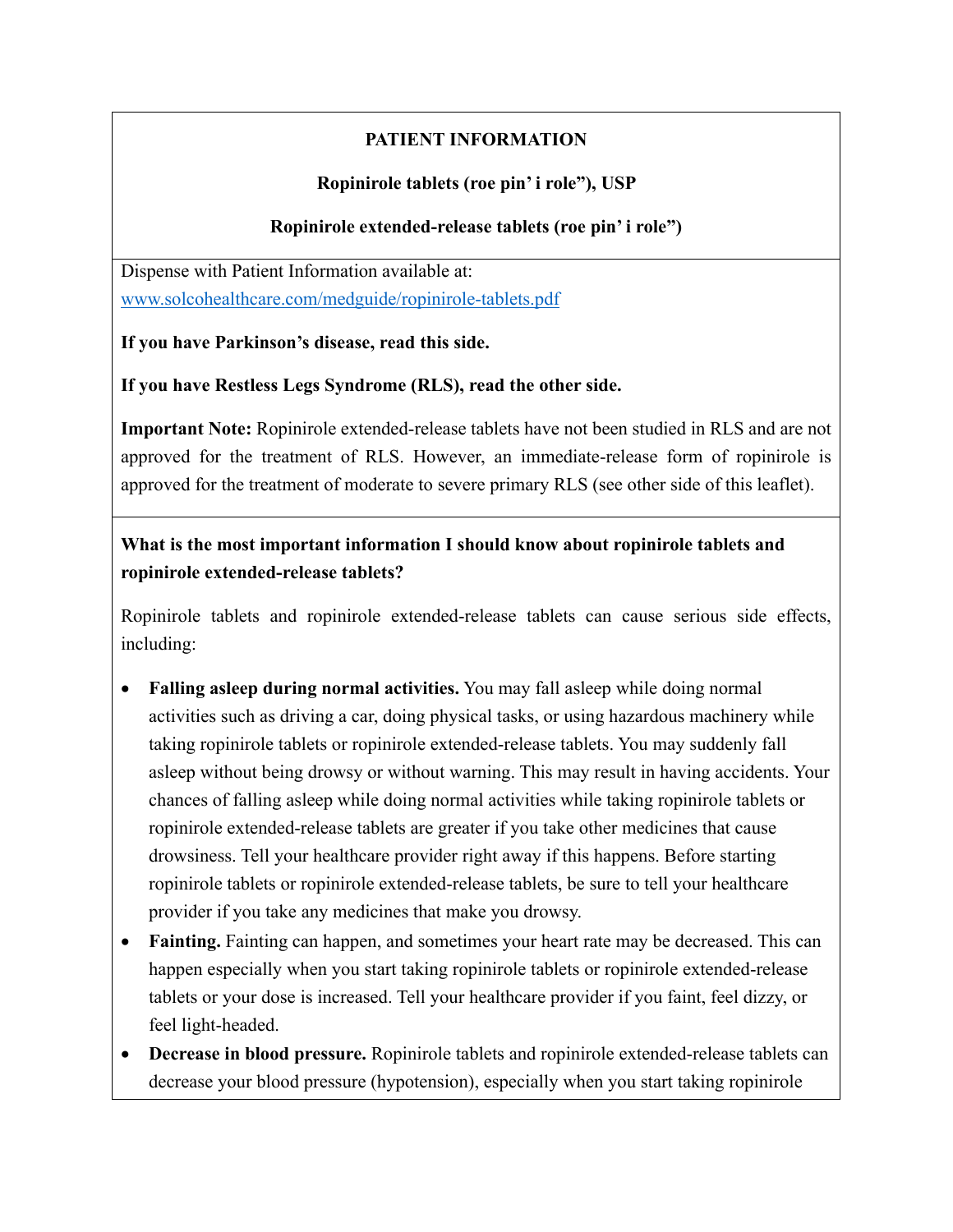tablets or ropinirole extended-release tablets or when your dose is changed. If you faint or feel dizzy, nauseated, or sweaty when you stand up from sitting or lying down (orthostatic hypotension), this may mean that your blood pressure is decreased. When you change position from lying down or sitting to standing up, you should do it carefully and slowly. Call your healthcare provider if you have any of the symptoms of decreased blood pressure listed above.

- **Increase in blood pressure.** Ropinirole extended-release tablets may increase your blood pressure.
- **Changes in heart rate (decrease or increase).** Ropinirole tablets and ropinirole extendedrelease tablets can decrease or increase your heart rate.
- **Hallucinations and other psychotic-like behavior.** Ropinirole tablets and ropinirole extended-release tablets can cause or worsen psychotic-like behavior including hallucinations (seeing or hearing things that are not real), confusion, excessive suspicion, aggressive behavior, agitation, delusional beliefs (believing things that are not real), and disorganized thinking. The chances of having hallucinations or these other psychotic-like changes are higher in people with Parkinson's disease who are taking ropinirole tablets or ropinirole extended-release tablets or taking higher doses of these drugs. If you have hallucinations or any of these other psychotic-like changes, talk with your healthcare provider.
- **Uncontrolled sudden movements.** Ropinirole tablets and ropinirole extended-release tablets may cause uncontrolled sudden movements or make such movements you already have worse or more frequent. Tell your healthcare provider if this happens. The doses of your anti-Parkinson's medicine may need to be changed.
- **Unusual urges.** Some patients taking ropinirole tablets or ropinirole extended-release tablets get urges to behave in a way unusual for them. Examples of this are an unusual urge to gamble, increased sexual urges and behaviors, or an uncontrollable urge to shop, spend money, or eat. If you notice or your family notices that you are developing any unusual behaviors, talk to your healthcare provider.
- **Withdrawal Symptoms.** Ropinirole tablets and ropinirole extended-release tablets are dopamine agonist medicines. Dopamine agonist medicines, including ropinirole tablets and ropinirole extended-release tablets can cause withdrawal symptoms as your dose is slowly lowered (tapered) or when treatment with ropinirole tablets or ropinirole extended-release tablets is stopped. Tell your doctor right away if you get any of the following withdrawal symptoms:
	- o fever o fatigue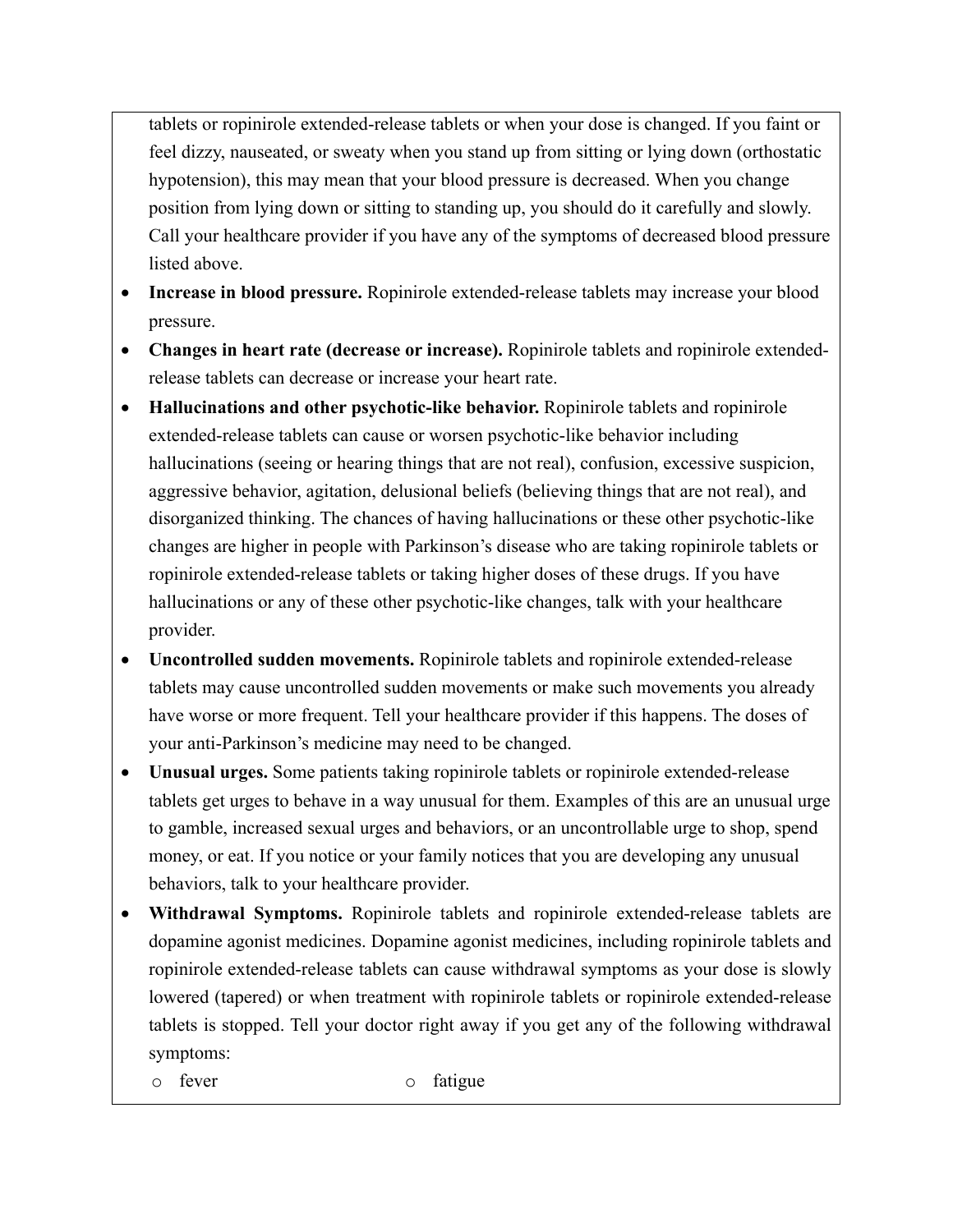| confusion               |         | sweating                                                                     |
|-------------------------|---------|------------------------------------------------------------------------------|
| severe muscle stiffness |         | pain                                                                         |
| 1nsomnia                | $\circ$ | feeling like you do not care about things you<br>usually care about (apathy) |
| depression              |         | anxiety                                                                      |

After you have stopped taking ropinirole tablets or ropinirole extended-release tablets, your healthcare provider may need to restart you at a low dose of ropinirole tablets or ropinirole extended-release tablets if you get severe withdrawal symptoms.

# **What are ropinirole tablets and ropinirole extended-release tablets?**

- Ropinirole tablets are short-acting prescription medicines containing ropinirole (usually taken 3 times a day) that is used to treat Parkinson's disease. It is also used to treat a condition called Restless Legs Syndrome (RLS).
- Ropinirole extended-release tablets are long-acting prescription medicines containing ropinirole (taken 1 time a day) that is used only to treat Parkinson's disease but not to treat RLS.

Having one of these conditions does not mean you have or will develop the other condition.

You should not be taking more than 1 medicine containing ropinirole. Tell your healthcare provider if you are taking any other medicine containing ropinirole.

It is not known if ropinirole tablets and ropinirole extended-release tablets are safe and effective for use in children younger than 18 years of age.

# **Do not take ropinirole tablets or ropinirole extended-release tablets if you:**

• are allergic to ropinirole or any of the ingredients in ropinirole tablets or ropinirole extended-release tablets. See the end of this page for a complete list of the ingredients in ropinirole tablets and ropinirole extended-release tablets.

Get help right away if any of the symptoms of an allergic reaction cause problems swallowing or breathing. Call your healthcare provider if you have any of the symptoms of an allergic reaction. Symptoms of an allergic reaction may include:

• hives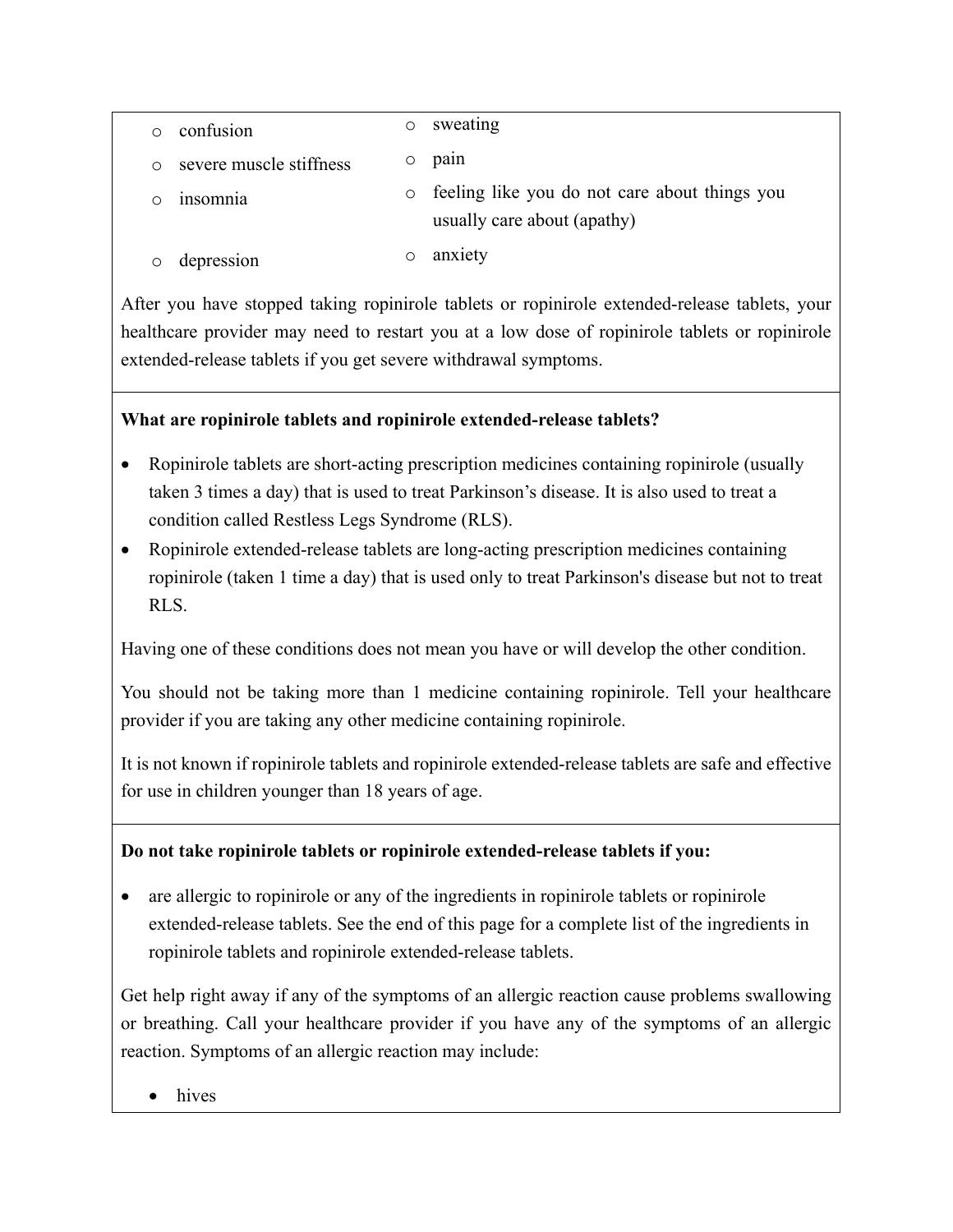- rash
- swelling of the face, lips, mouth, tongue, or throat
- itching

# **Before taking ropinirole tablets or ropinirole extended-release tablets, tell your healthcare provider about all of your medical conditions, including if you:**

- have daytime sleepiness from a sleep disorder or have unexpected or unpredictable sleepiness or periods of sleep.
- start or stop taking other medicines while you are taking ropinirole tablets or ropinirole extended-release tablets. This may increase your chances of getting side effects.
- start or stop smoking while you are taking ropinirole tablets or ropinirole extended-release tablets. Smoking may decrease the treatment effect of ropinirole tablets or ropinirole extended-release tablets.
- feel dizzy, nauseated, sweaty, or faint when you stand up from sitting or lying down.
- drink alcoholic beverages. This may increase your chances of becoming drowsy or sleepy while taking ropinirole tablets or ropinirole extended-release tablets.
- have high or low blood pressure.
- have or have had heart problems.
- are pregnant or plan to become pregnant. It is not known if ropinirole tablets or ropinirole extended-release tablets can harm your unborn baby.
- are breastfeeding or plan to breastfeed. It is not known if ropinirole passes into your breast milk. The amount of breast milk you make may be decreased while taking ropinirole tablets or ropinirole extended-release tablets. Talk to your healthcare provider to decide if you should breastfeed while taking ropinirole tablets or ropinirole extended-release tablets.

Tell your healthcare provider about all the medicines you take, including prescription and over-the-counter medicines, vitamins, and herbal supplements. Some of these medicines may increase your chances of getting side effects while taking ropinirole tablets or ropinirole extended-release tablets.

#### **How should I take ropinirole tablets or ropinirole extended-release tablets?**

- Take ropinirole tablets or ropinirole extended-release tablets exactly as directed by your healthcare provider.
- Take ropinirole tablet or ropinirole extended-release tablets with or without food.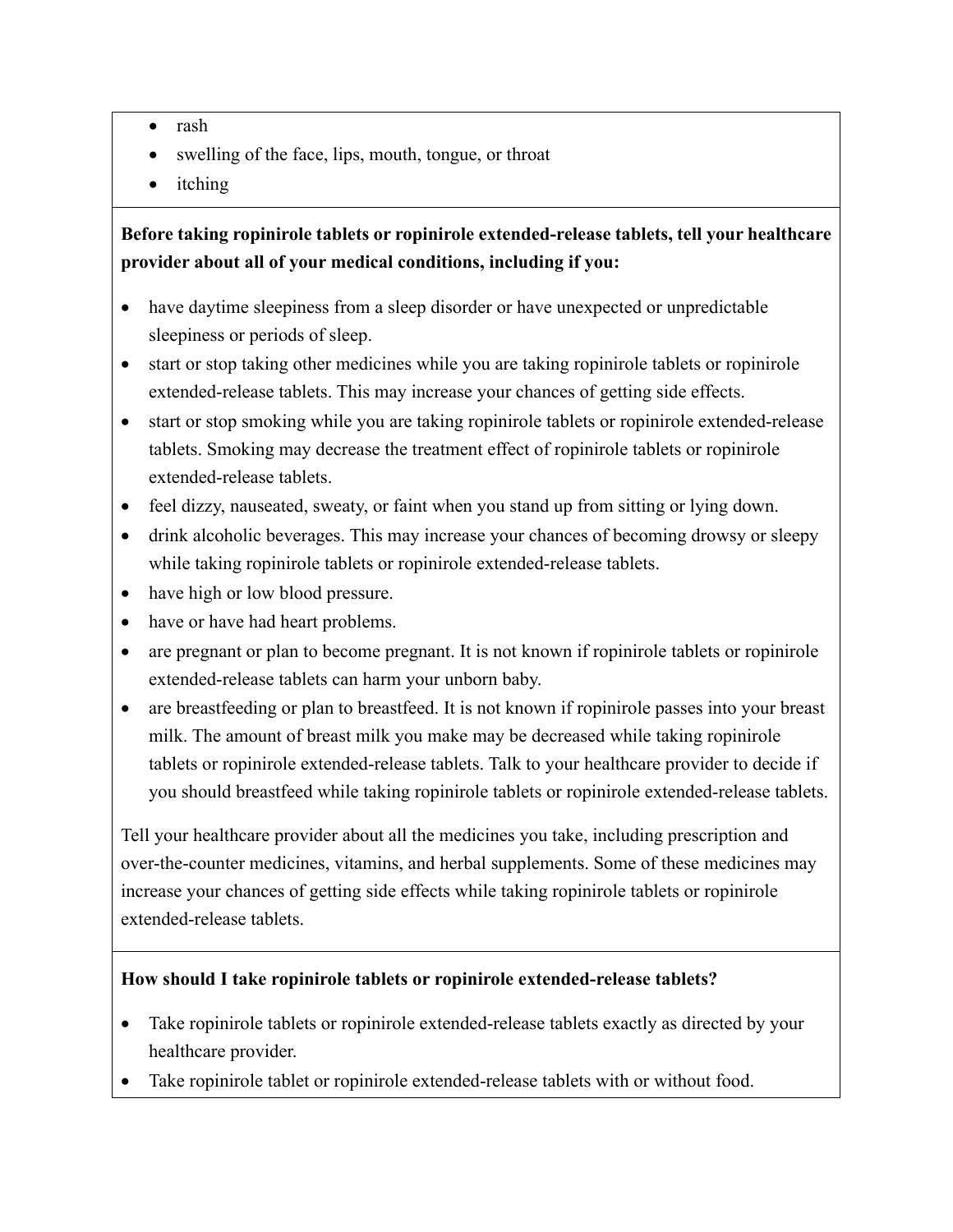- **Do not** suddenly stop taking ropinirole tablets or ropinirole extended-release tablets without talking to your healthcare provider. If you stop this medicine, you may develop withdrawal symptoms (see "**What is the most important information I should know about ropinirole tablets and ropinirole extended-release tablets?**").
- Before starting ropinirole tablets or ropinirole extended-release tablets, you should talk to your healthcare provider about what to do if you miss a dose. If you have missed the previous dose and it is time for your next dose, **do not double the dose**.
- Your healthcare provider will start you on a low dose of ropinirole tablets or ropinirole extended-release tablets. Your healthcare provider will change the dose until you are taking the right amount of medicine to control your symptoms. **It may take several weeks before you reach a dose that controls your symptoms.**
- Contact your healthcare provider if you stop taking ropinirole tablets or ropinirole extended-release tablets for any reason. Do not restart without talking with your healthcare provider.
- Your healthcare provider may prescribe ropinirole tablets or ropinirole extended-release tablets alone, or add ropinirole tablets or ropinirole extended-release tablets to medicine that you are already taking for Parkinson's disease.
- You should not substitute ropinirole tablets for ropinirole extended-release tablets or ropinirole extended-release tablets for ropinirole tablets without talking with your healthcare provider.

#### **If you are taking ropinirole tablets:**

• Ropinirole tablets are usually taken 3 times a day for Parkinson's disease.

# **If you are taking ropinirole extended-release tablets:**

- Take ropinirole extended-release tablets 1 time each day for Parkinson's disease, preferably at or around the same time of day.
- Swallow ropinirole extended-release tablets whole. Do not chew, crush, or split ropinirole extended-release tablets.
- Ropinirole extended-release tablets release drug over a 24-hour period. If you have a condition where medicine passes through your body too quickly, such as diarrhea, the tablet(s) may not dissolve completely and you may see tablet residue in your stool. If this happens, let your healthcare provider know as soon as possible.

#### **What are the possible side effects of ropinirole tablets and ropinirole extended-release**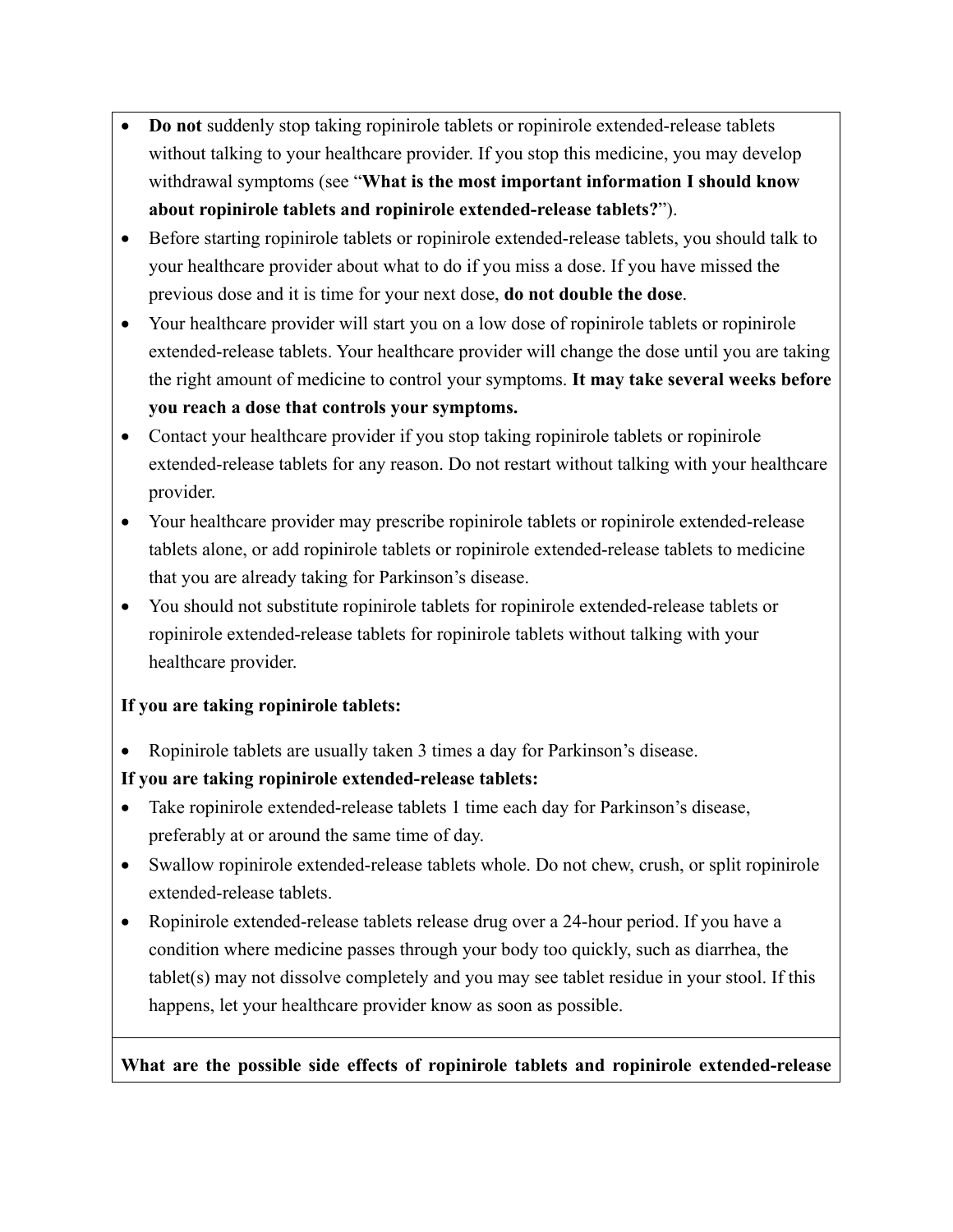#### **tablets?**

**Ropinirole tablets and ropinirole extended-release tablets can cause serious side effects, including:** 

• **See "What is the most important information I should know about ropinirole tablets and ropinirole extended-release tablets?"** 

The most common side effects of ropinirole tablets and ropinirole extended-release tablets

include:

- fainting
- sleepiness or drowsiness
- hallucinations (seeing or hearing things that are not real)
- dizziness
- nausea or vomiting
- uncontrolled sudden movements
- leg swelling
- fatigue, tiredness, or weakness
- confusion
- headache
- upset stomach, abdominal pain or discomfort
- increased sweating
- constipation
- suddenly falling asleep
- high blood pressure (hypertension)

Tell your healthcare provider about any side effect that bothers you or that does not go away.

These are not all of the possible side effects with ropinirole tablets and ropinirole extendedrelease tablets. Call your doctor for medical advice about side effects. You may report side effects to FDA at 1-800-FDA-1088.

#### **How should I store ropinirole tablets or ropinirole extended-release tablets?**

• Store ropinirole tablets or ropinirole extended-release tablets at room temperature between 68°F and 77°F (20°C and 25°C).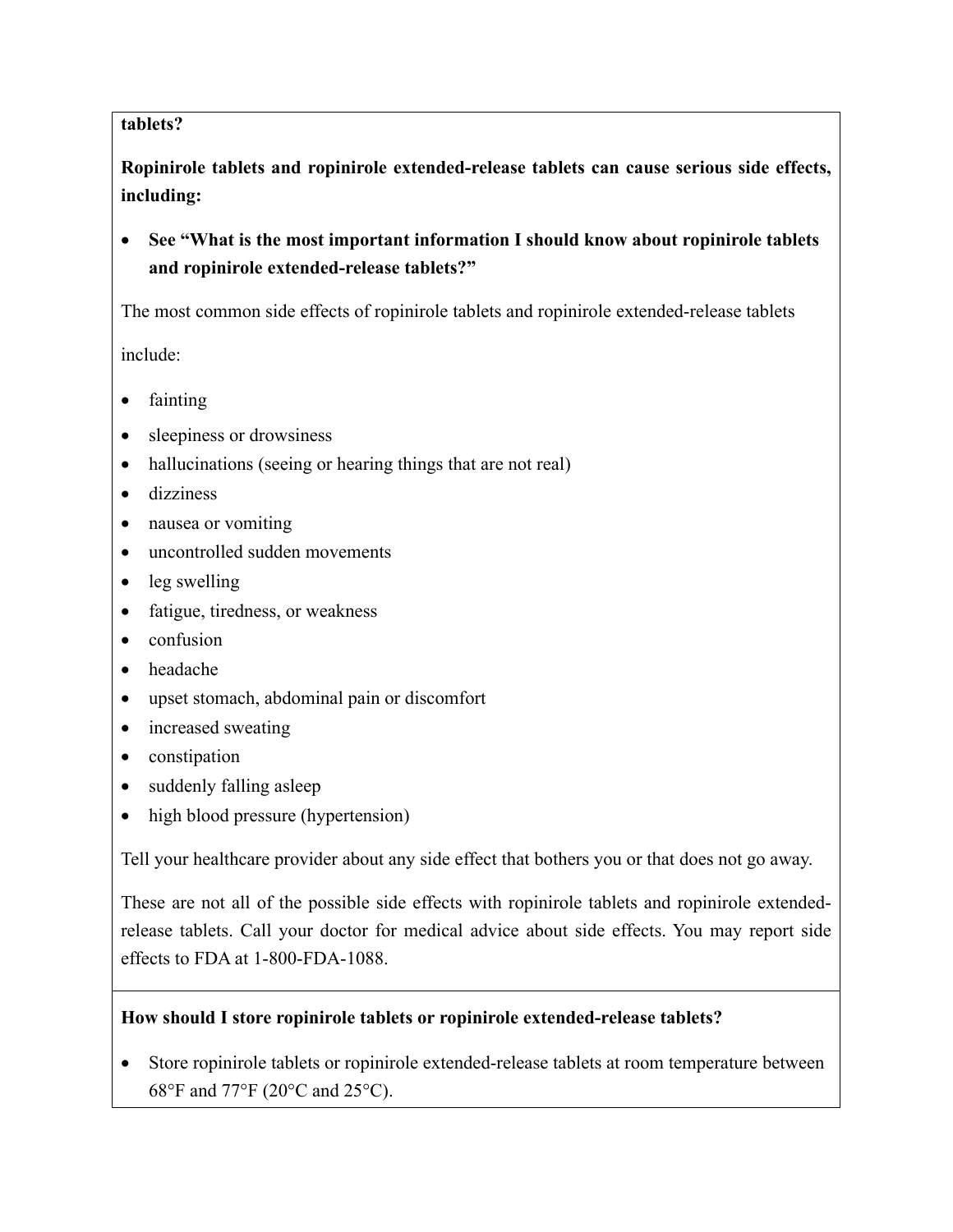• Keep ropinirole tablets or ropinirole extended-release tablets in a tightly closed container and out of direct sunlight.

**Keep ropinirole tablets or ropinirole extended-release tablets and all medicines out of the reach of children.**

**General information about the safe and effective use of ropinirole tablets or ropinirole extended-release tablets.** 

Medicines are sometimes prescribed for purposes other than those listed in a Patient Information leaflet. Do not use ropinirole tablets or ropinirole extended-release tablets for a condition for which it was not prescribed. Do not give ropinirole tablets or ropinirole extended-release tablets to other people, even if they have the same symptoms that you have. It may harm them. You can ask your pharmacist or healthcare provider for information about ropinirole tablets or ropinirole extended-release tablets that is written for health professionals.

#### **What are the ingredients in ropinirole tablets and ropinirole extended-release tablets?**

**The following ingredients are in ropinirole tablets:** 

**Active ingredient:** ropinirole (as ropinirole hydrochloride**)** 

**Inactive ingredients:** croscarmellose sodium, hydroxypropyl cellulose, lactose monohydrate, magnesium stearate, microcrystalline cellulose. Inactive ingredients of the film coats are slightly different among the 7 strengths of tablets and are tabulated below:

| Strength       | Inactive ingredients of the film coat                                                                                                    |
|----------------|------------------------------------------------------------------------------------------------------------------------------------------|
| $0.25$ mg      | polyethylene glycol, polyvinyl alcohol-part. hydrolyzed, talc, titanium<br>dioxide and lecithin (soya).                                  |
| $0.5$ mg       | polyethylene glycol, polyvinyl alcohol-part. hydrolyzed, talc, titanium<br>dioxide and iron oxide yellow.                                |
| $1 \text{ mg}$ | polyethylene glycol, polyvinyl alcohol-part. hydrolyzed, talc, titanium<br>dioxide, FD&C Blue No. 2 aluminum lake and iron oxide yellow. |
| $2 \text{ mg}$ | polyethylene glycol, polyvinyl alcohol-part. hydrolyzed, talc, titanium<br>dioxide, lecithin (soya) and iron oxide red.                  |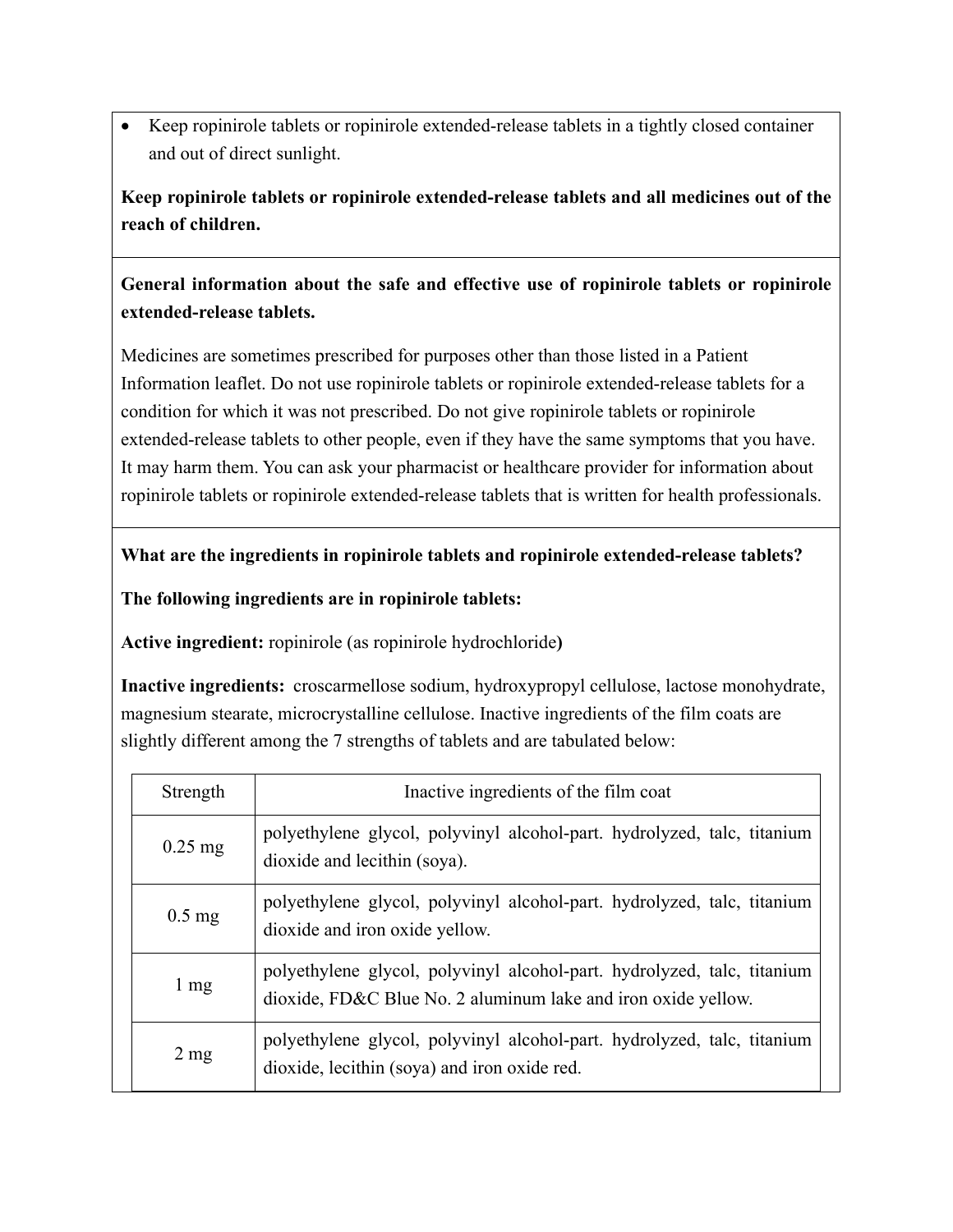| $3 \text{ mg}$ | polyethylene glycol, polyvinyl alcohol-part. hydrolyzed, talc, titanium<br>dioxide, carmine and FD&C Blue No. 1 aluminum lake.         |
|----------------|----------------------------------------------------------------------------------------------------------------------------------------|
| $4 \text{ mg}$ | polyethylene glycol, polyvinyl alcohol-part. hydrolyzed, talc, titanium<br>dioxide, iron oxide yellow and iron oxide red.              |
| $5 \text{ mg}$ | polyethylene glycol, polyvinyl alcohol-part. hydrolyzed, talc, titanium<br>dioxide, FD&C Blue No. 2 aluminum lake and lecithin (soya). |

# **The following ingredients are in ropinirole extended-release tablets:**

**Active ingredient:** ropinirole (as ropinirole hydrochloride)

**Inactive ingredients:** carboxymethylcellulose sodium, hypromellose, lactose monohydrate, colloidal silicon dioxide, magnesium stearate, yellow ferric oxide. Inactive ingredients of the film coats are slightly different among the 5 strengths of tablets and are tabulated below:

| Strength        | Inactive ingredients of the film coat                                                                                                               |
|-----------------|-----------------------------------------------------------------------------------------------------------------------------------------------------|
| $2 \text{ mg}$  | polyvinyl alcohol-partially hydrolyzed, talc, titanium dioxide,<br>polyethylene glycol, D&C red #27 aluminum lake and FD&C blue #1<br>aluminum lake |
| $4 \text{ mg}$  | polyvinyl alcohol-partially hydrolyzed, talc, titanium dioxide,<br>polyethylene glycol, $D\&C$ yellow #10 aluminum lake and red ferric<br>oxide     |
| 6 mg            | polyvinyl alcohol-partially hydrolyzed, talc, titanium dioxide and<br>polyethylene glycol                                                           |
| $8 \text{ mg}$  | polyvinyl alcohol-partially hydrolyzed, talc, titanium dioxide,<br>polyethylene glycol and red ferric oxide                                         |
| $12 \text{ mg}$ | polyvinyl alcohol-partially hydrolyzed, talc, titanium dioxide,<br>polyethylene glycol, yellow ferric oxide and FD&C blue #2 aluminum<br>lake       |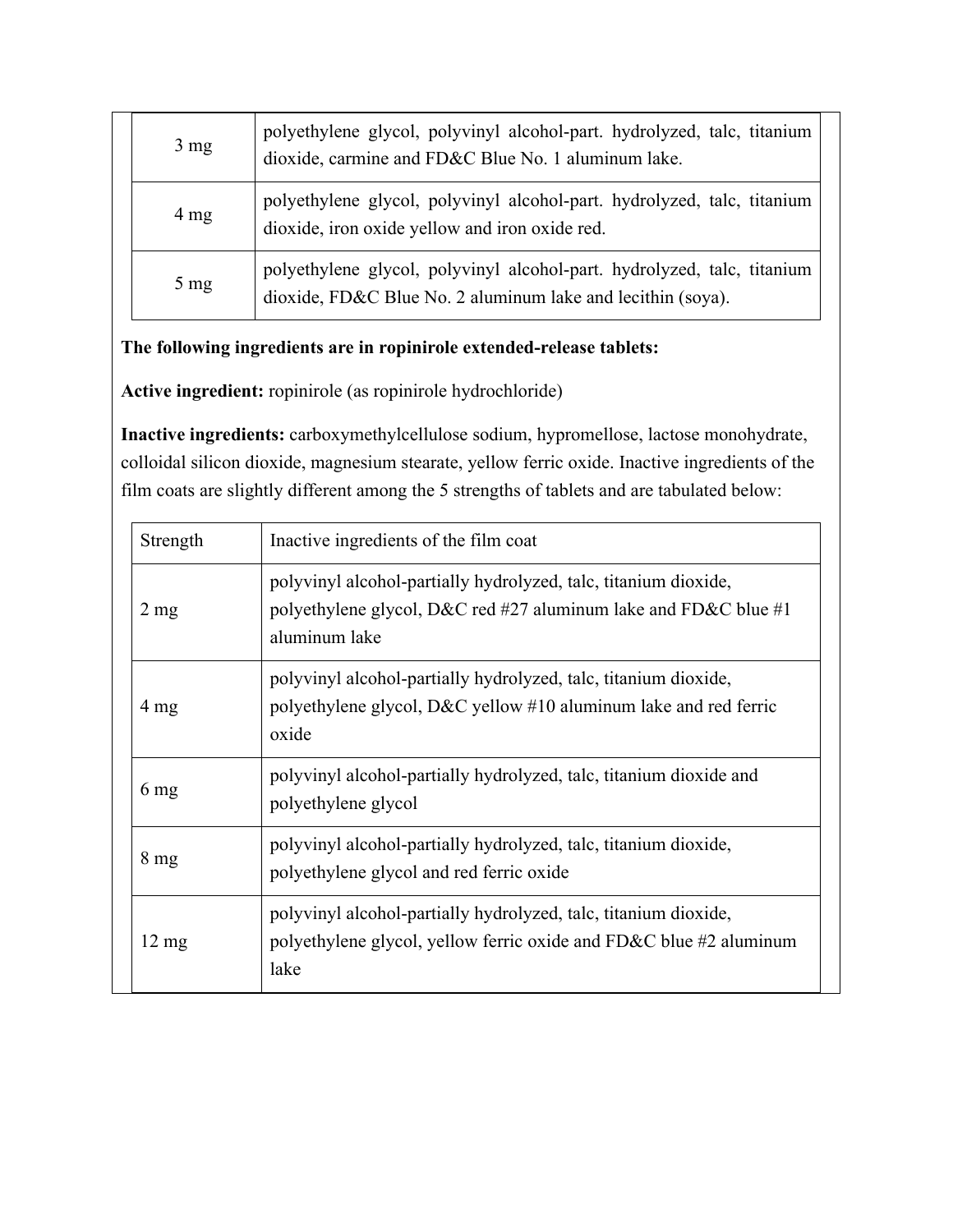# **PATIENT INFORMATION**

# **Ropinirole tablets (roe pin' i role"), USP**

Dispense with Patient Information available at: www.solcohealthcare.com/medguide/ropinirole-tablets.pdf

**If you have Restless Legs Syndrome (RLS), read this side.** 

**If you have Parkinson's disease, read the other side.**

**Important Note:** Ropinirole extended-release tablets have not been studied in RLS and are not approved for the treatment of RLS.

People with RLS should take ropinirole tablets differently than people with Parkinson's disease (see "**How should I take ropinirole tablets for RLS?**" for the recommended dosing for RLS). A lower dose of ropinirole tablet is generally needed for people with RLS, and is taken once daily before bedtime.

# **What is the most important information I should know about ropinirole tablets?**

Ropinirole tablets can cause serious side effects, including:

- **Falling asleep during normal activities.** You may fall asleep while doing normal activities such as driving a car, doing physical tasks, or using hazardous machinery while taking ropinirole tablets. You may suddenly fall asleep without being drowsy or without warning. This may result in having accidents. Your chances of falling asleep while doing normal activities while taking ropinirole tablets are greater if you take other medicines that cause drowsiness. Tell your healthcare provider right away if this happens. Before starting ropinirole tablets, be sure to tell your healthcare provider if you take any medicines that make you drowsy.
- **Fainting.** Fainting can happen, and sometimes your heart rate may be decreased. This can happen especially when you start taking ropinirole tablets or your dose is increased. Tell your healthcare provider if you faint, feel dizzy, or feel light-headed.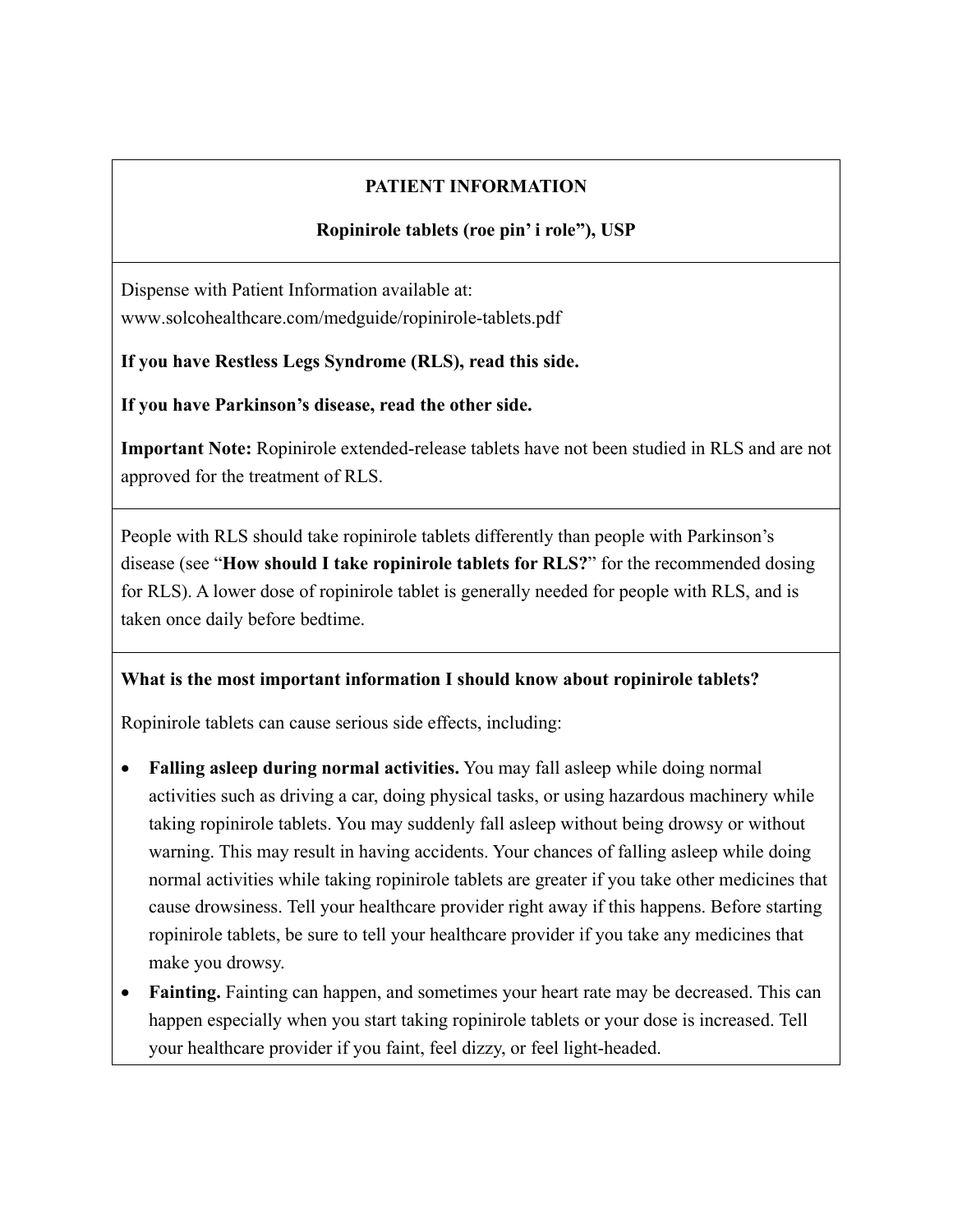- **Decrease in blood pressure.** Ropinirole tablets can decrease your blood pressure (hypotension), especially when you start taking ropinirole tablets or when your dose is changed. If you faint or feel dizzy, nauseated, or sweaty when you stand up from sitting or lying down (orthostatic hypotension), this may mean that your blood pressure is decreased. When you change position from lying down or sitting to standing up, you should do it carefully and slowly. Call your healthcare provider if you have any of the symptoms of decreased blood pressure listed above.
- **Hallucinations and other psychotic-like behavior.** Ropinirole tablets can cause or worsen psychotic-like behavior including hallucinations (seeing or hearing things that are not real), confusion, excessive suspicion, aggressive behavior, agitation, delusional beliefs (believing things that are not real), and disorganized thinking. If you have hallucinations or any of these other psychotic-like changes, talk with your healthcare provider.
- **Unusual urges.** Some patients taking ropinirole tablets get urges to behave in a way unusual for them. Examples of this are an unusual urge to gamble, increased sexual urges and behaviors, or an uncontrollable urge to shop, spend money, or eat. If you notice or your family notices that you are developing any unusual behaviors, talk to your healthcare provider.
- **Withdrawal Symptoms.** Ropinirole tablets are dopamine agonist medicines. Dopamine agonist medicines, including ropinirole tablets can cause withdrawal symptoms as your dose is slowly lowered (tapered) or when treatment with ropinirole tablets is stopped. Tell your doctor right away if you get any of the following withdrawal symptoms:

|   | fever                   | $\circ$ | fatigue                                                                      |
|---|-------------------------|---------|------------------------------------------------------------------------------|
| ∩ | confusion               | O       | sweating                                                                     |
| ∩ | severe muscle stiffness | O       | pain                                                                         |
|   | insomnia                | $\circ$ | feeling like you do not care about things you<br>usually care about (apathy) |
| O | depression              | О       | anxiety                                                                      |

After you have stopped taking ropinirole tablets, your healthcare provider may need to restart you at a low dose of ropinirole tablets if you get severe withdrawal symptoms.

• **Changes in RLS symptoms.** Ropinirole may cause RLS symptoms to come back in the morning (rebound), happen earlier in the evening, or even happen in the afternoon.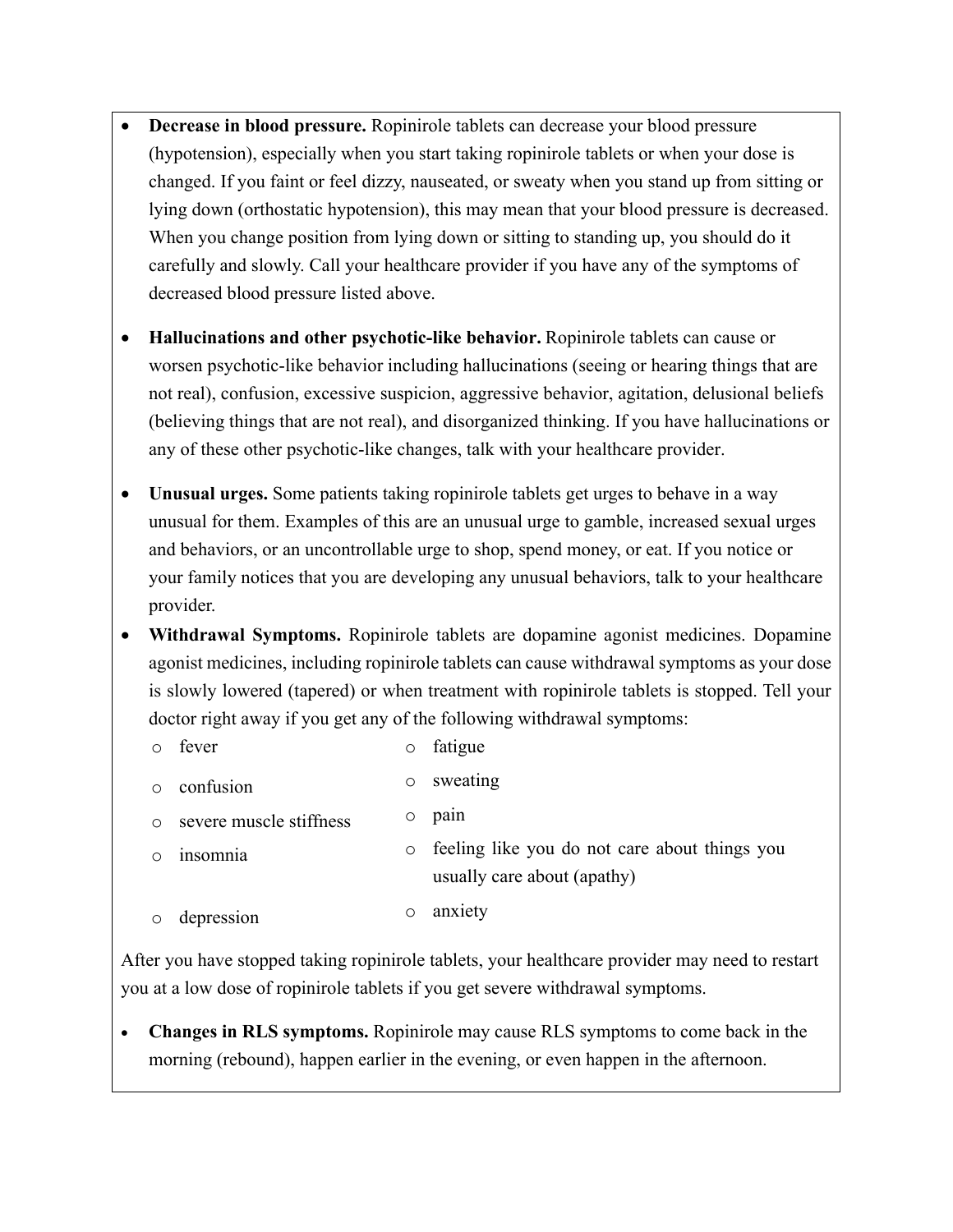# **What are ropinirole tablets?**

Ropinirole tablets are prescription medicine containing ropinirole used to treat moderate-tosevere primary RLS. It is also used to treat Parkinson's disease.

Having one of these conditions does not mean you have or will develop the other condition.

You should not be taking more than 1 medicine containing ropinirole. Tell your healthcare provider if you are taking any other medicine containing ropinirole.

It is not known if ropinirole tablets are safe and effective for use in children younger than 18 years of age.

# **Do not take ropinirole tablets if you:**

• are allergic to ropinirole or any of the ingredients in ropinirole tablets. See the end of this page for a complete list of the ingredients in ropinirole tablets.

Get help right away if any of the symptoms of an allergic reaction cause problems swallowing or breathing. Call your healthcare provider if you have any of the symptoms of an allergic reaction. Symptoms of an allergic reaction may include:

- hives
- rash
- swelling of the face, lips, mouth, tongue, or throat
- itching

# **Before taking ropinirole tablets, tell your healthcare provider about all of your medical conditions, including if you:**

- have daytime sleepiness from a sleep disorder or have unexpected or unpredictable sleepiness or periods of sleep.
- start or stop taking other medicines while you are taking ropinirole tablets. This may increase your chances of getting side effects.
- start or stop smoking while you are taking ropinirole tablets. Smoking may decrease the treatment effect of ropinirole tablets.
- feel dizzy, nauseated, sweaty, or faint when you stand up from sitting or lying down.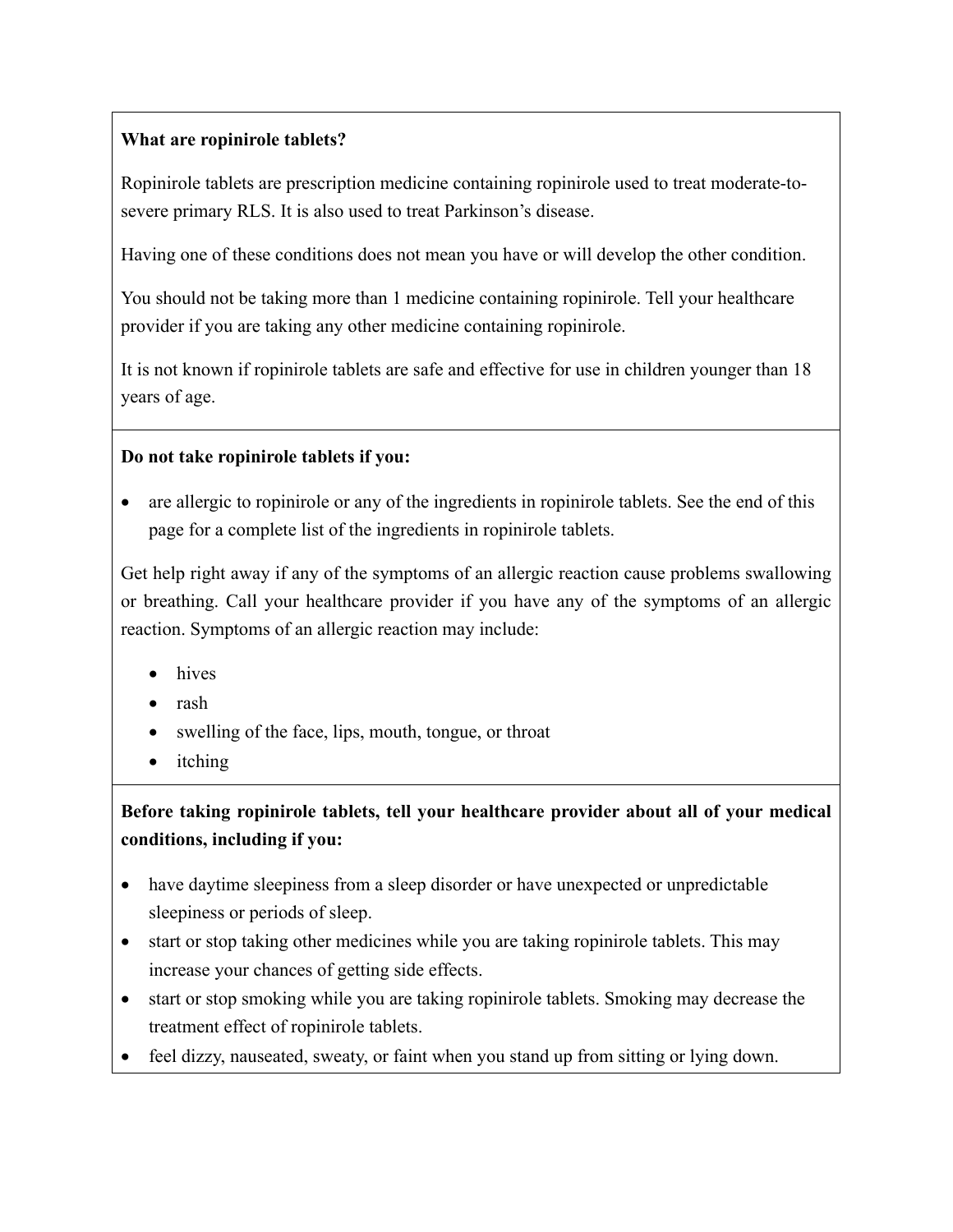- drink alcoholic beverages. This may increase your chances of becoming drowsy or sleepy while taking ropinirole tablets.
- have high or low blood pressure.
- have or have had heart problems.
- are pregnant or plan to become pregnant. It is not known if Ropinirole tablets can harm your unborn baby.
- are breastfeeding or plan to breastfeed. It is not known if ropinirole passes into your breast milk. The amount of breast milk you make may be decreased while taking ropinirole tablets. Talk to your healthcare provider to decide if you should breastfeed while taking ropinirole tablet.

Tell your healthcare provider about all the medicines you take, including prescription and over-the-counter medicines, vitamins, and herbal supplements. Some of these medicines may increase your chances of getting side effects while taking ropinirole.

### **How should I take ropinirole tablets?**

- Take ropinirole tablets exactly as directed by your healthcare provider.
- Ropinirole tablets are usually taken once in the evening, 1 to 3 hours before bedtime.
- Take Ropinirole tablet with or without food.
- **Do not** suddenly stop taking ropinirole tablets without talking to your healthcare provider. If you stop this medicine, you may develop withdrawal symptoms (**See "What is the most important information I should know about ropinirole tablets?"**).
- Your healthcare provider will start you on a low dose of ropinirole tablets. Your healthcare provider may change the dose until you are taking the right amount of medicine to control your symptoms.
- **If you miss your dose, do not double your next dose.** Take only your usual dose 1 to 3 hours before your next bedtime.
- Contact your healthcare provider if you stop taking ropinirole tablets for any reason. Do not restart without talking with your healthcare provider.

### **What are the possible side effects of ropinirole tablets?**

**Ropinirole tablets can cause serious side effects, including:**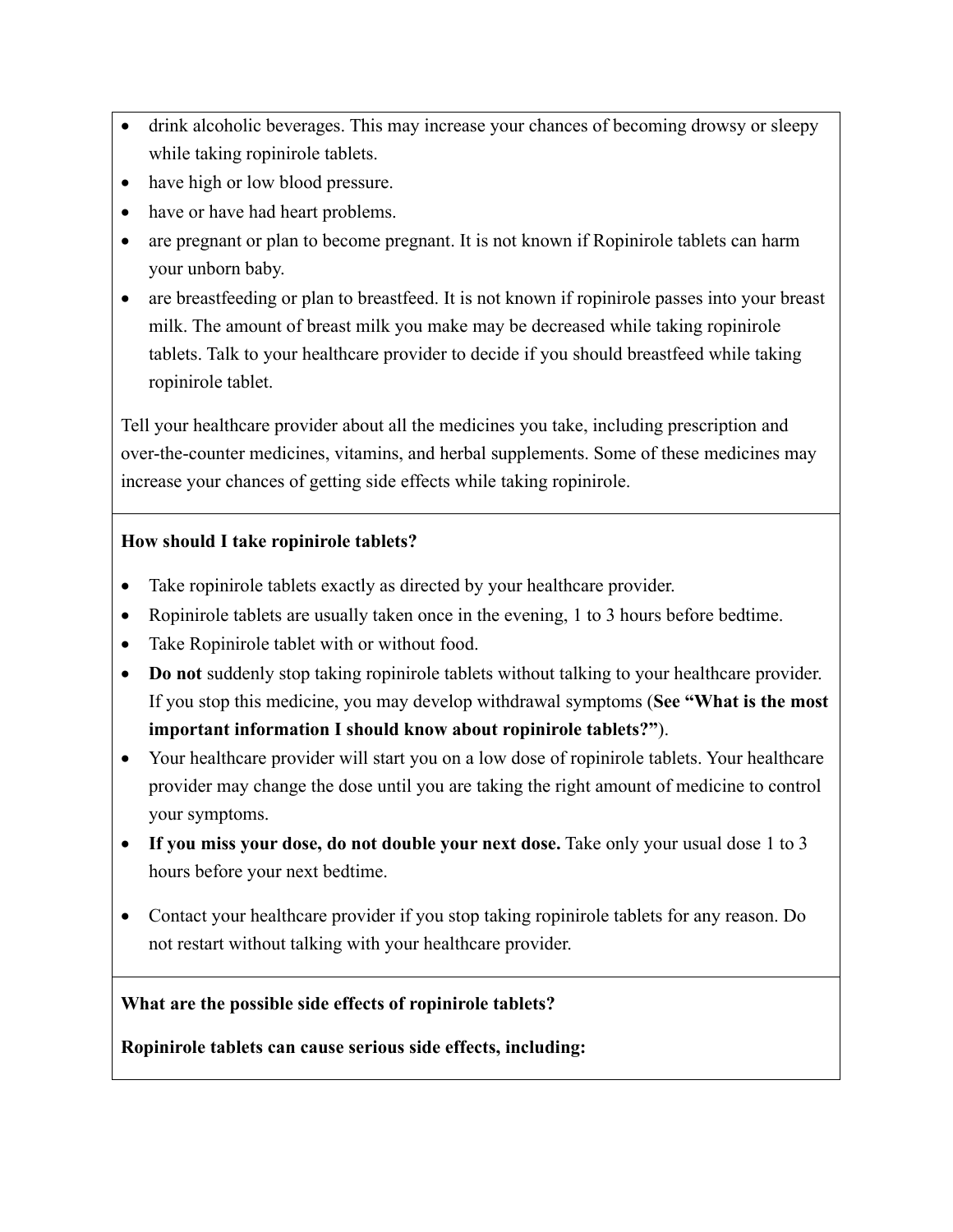# • **See "What is the most important information I should know about ropinirole tablets?"**

The most common side effects of ropinirole tablets include:

- nausea or vomiting
- drowsiness or sleepiness
- dizziness
- fatigue, tiredness, or weakness

Tell your healthcare provider about any side effect that bothers you or that does not go away.

These are not all of the possible side effects with Ropinirole. Call your doctor for medical advice about side effects. You may report side effects to FDA at 1-800-FDA-1088.

#### **How should I store ropinirole tablets?**

- Store ropinirole tablets at room temperature between 68°F and 77°F (20°C and 25°C).
- Keep ropinirole tablets in a tightly closed container and out of direct sunlight.

#### **Keep ropinirole tablets and all medicines out of the reach of children.**

#### **General information about the safe and effective use of ropinirole tablets.**

Medicines are sometimes prescribed for purposes other than those listed in a Patient Information leaflet. Do not use ropinirole tablets for a condition for which it was not prescribed. Do not give ropinirole tablets to other people, even if they have the same symptoms that you have. It may harm them.

You can ask your pharmacist or healthcare provider for information about ropinirole tablets that is written for health professionals.

#### **What are the ingredients in ropinirole tablets?**

**Active ingredient:** ropinirole (as ropinirole hydrochloride**)** 

**Inactive ingredients:** croscarmellose sodium, hydroxypropyl cellulose, lactose monohydrate, magnesium stearate, microcrystalline cellulose. Inactive ingredients of the film coats are slightly different among the 7 strengths of tablets and are tabulated below: